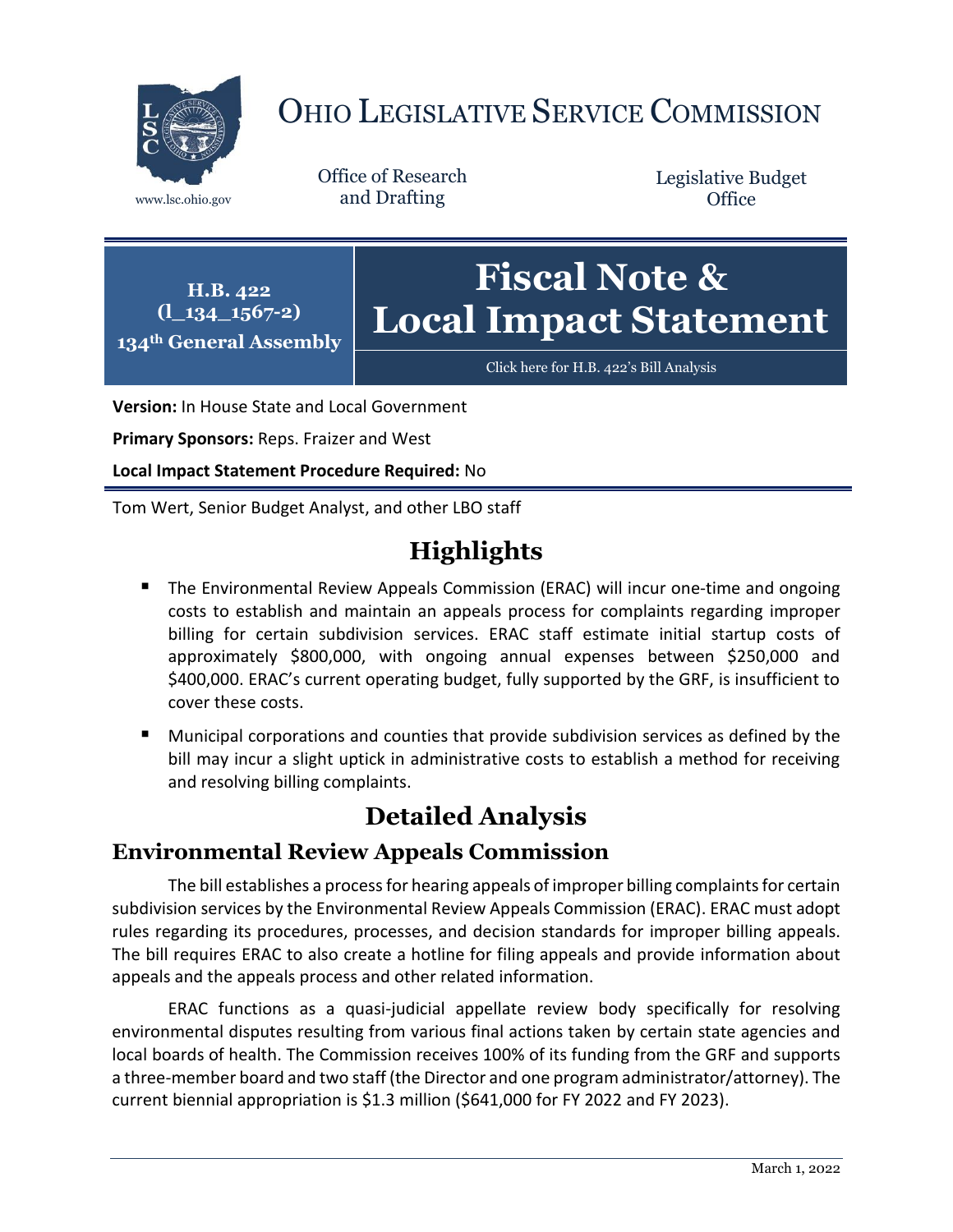According to ERAC staff, the agency currently does not have the expertise available to administer such a billing appeals process. Additional staff would need to be hired and then trained. The bill is silent on the manner in which ERAC is to fund the new duties prescribed under the bill.

While the number of hearings that could be filed annually is currently unknown, ERAC staff anticipate the need to create a program separate from ERAC's current appeals duties, which focus primarily on environmental disputes. A specially trained administrative professional would be needed along with clerical support. There would also be one-time costs associated with procuring office space, equipment, setting up a hotline, and installing case management software to log and track the filed appeals. ERAC is also required to develop rules for the new program, for which there would be certain one-time administrative costs. ERAC staff estimate initial startup costs at approximately \$800,000 (including \$500,000 for case management software plus other miscellaneous equipment, space, and training costs).<sup>1</sup> Ongoing operating costs are estimated to be \$250,000 to \$400,000 per year. If the number of appeals filed annually is more than appropriate for a single hearing officer and clerical staff to process, additional staff may be needed in the future.

### **Municipal service fee complaints**

The bill makes changes that may affect a municipal corporation or county's ability to  $collect$  unpaid fees and charges for subdivision services<sup>2</sup> under certain circumstances. Under current law subdivision service providers may place liens on properties for unpaid fees and rates. Under the bill a lien for unpaid rates may only be placed on an owner-occupied property or a property where the owner agreed to pay any unpaid amounts for services contracted for by a tenant. Instead, for tenant contracted services, the bill requires subdivision service providers to recoup unpaid fees by actions at law. It is unclear whether expense of this remedy may exceed the amount to be collected in many cases. Because of that uncertainty, it is plausible to assume that some unpaid rates for many accounts would simply never be collected. While some subdivision service providers would lose revenue under these circumstances, given that recouping unpaid rates via property liens can take years or decades, it is difficult to determine how or if these changes would impact cash flow for subdivision service providers overall.

Counties and municipal corporations that provide subdivision services may incur a slight uptick in administrative costs to comply with the bill's requirements to establish a method for persons receiving municipal services to make complaints of improper billing. The bill requires subdivision service providers to investigate every complaint received and resolve those complaints within ten business days. Under the bill, if a complaint is unable to be resolved in ten business days, the subdivision service provider must provide the person who filed the complaint with a status report every five business days following the initial period. The bill allows a person

 $\overline{a}$ 

 $1$  These costs are variable as many of the determining factors will depend on the availability and cost of leased office space and procurement processes (i.e., Department of Administrative Services bidding process), especially for the case management software.

<sup>&</sup>lt;sup>2</sup> Under the bill, subdivision services include collection or disposal services as described in R.C. 701.10, services of a sanitary facility described in R.C. 6117.02, sewerage services under R.C. 729.49, water services as described in R.C. chapters 743 and 6103, and services from waterworks under R.C. 735.29.